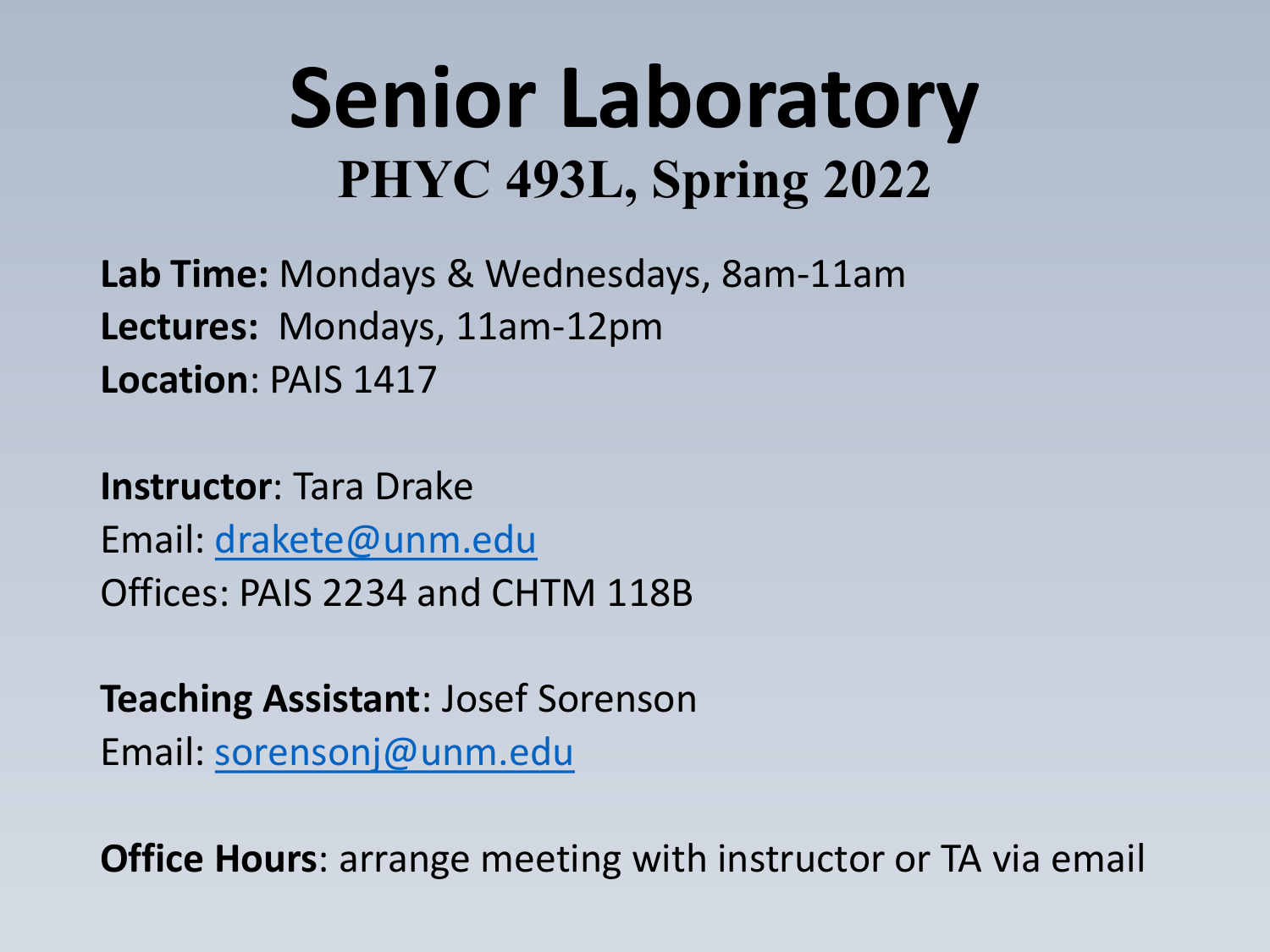### **Senior Lab 493L**

#### **Overview**

Lab course: experiments in particle physics and atomic molecular and optics (AMO) for advanced undergraduates. Students will perform experiments related to:

- Quantization and Wave-particle duality
- Nuclear decay, lifetime measurements, and particle physics
- Photon and coincidence counting
- Atomic structure and laser physics
- Interferometry and metrology

#### **Goals**

- Develop independent problem-solving and experiment planning and execution
- Strengthen facility with research laboratory equipment and techniques
- Learn/practice effective technical writing and oral presentation skills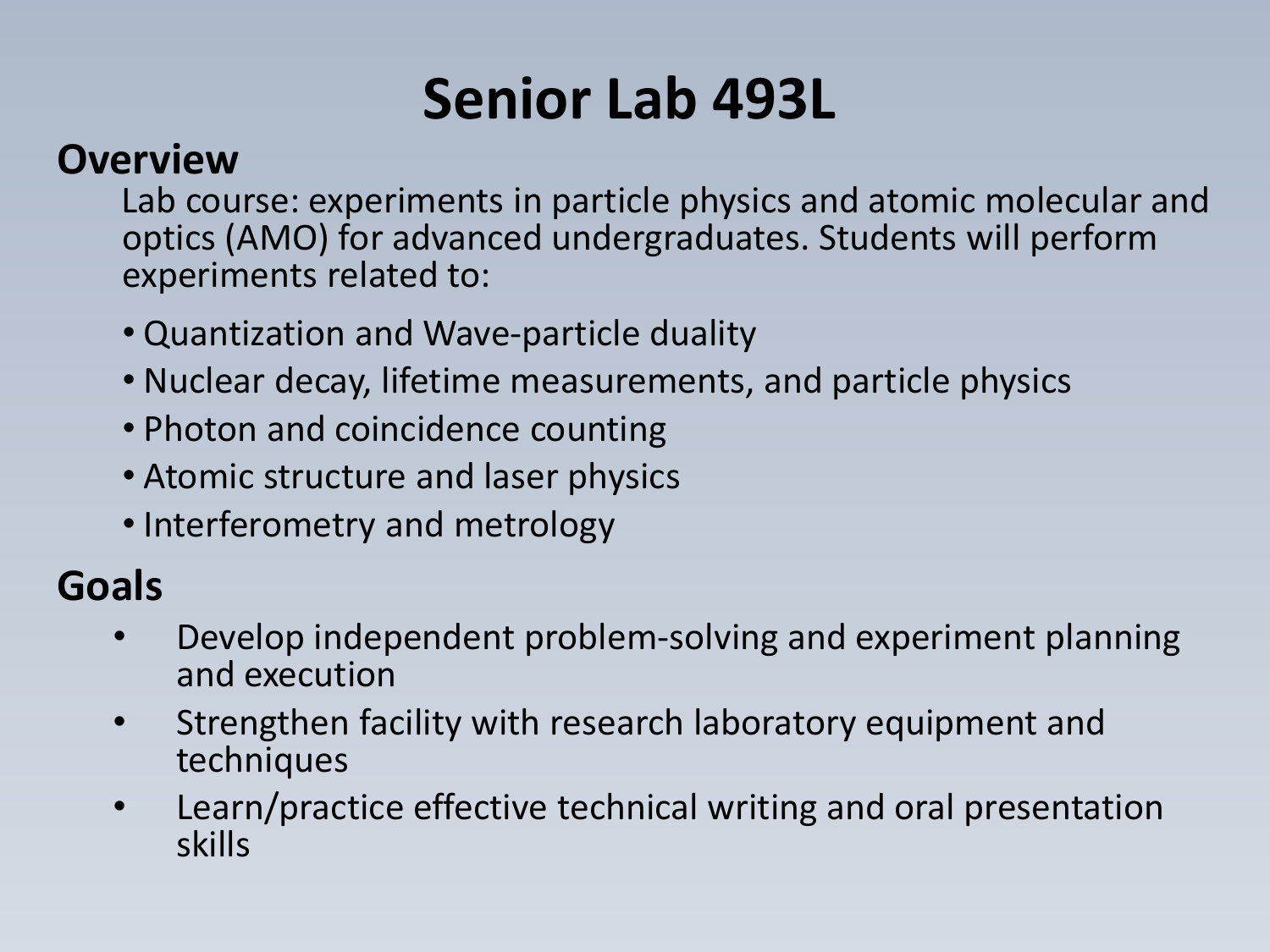#### **Senior Lab 493L**

#### **Course Structure**

- Current enrollment: 5
- Work one student per optics table
- Each student completes 4 experimental modules from 6-7 available
- Oral presentation (lecture for classmates)
- Homework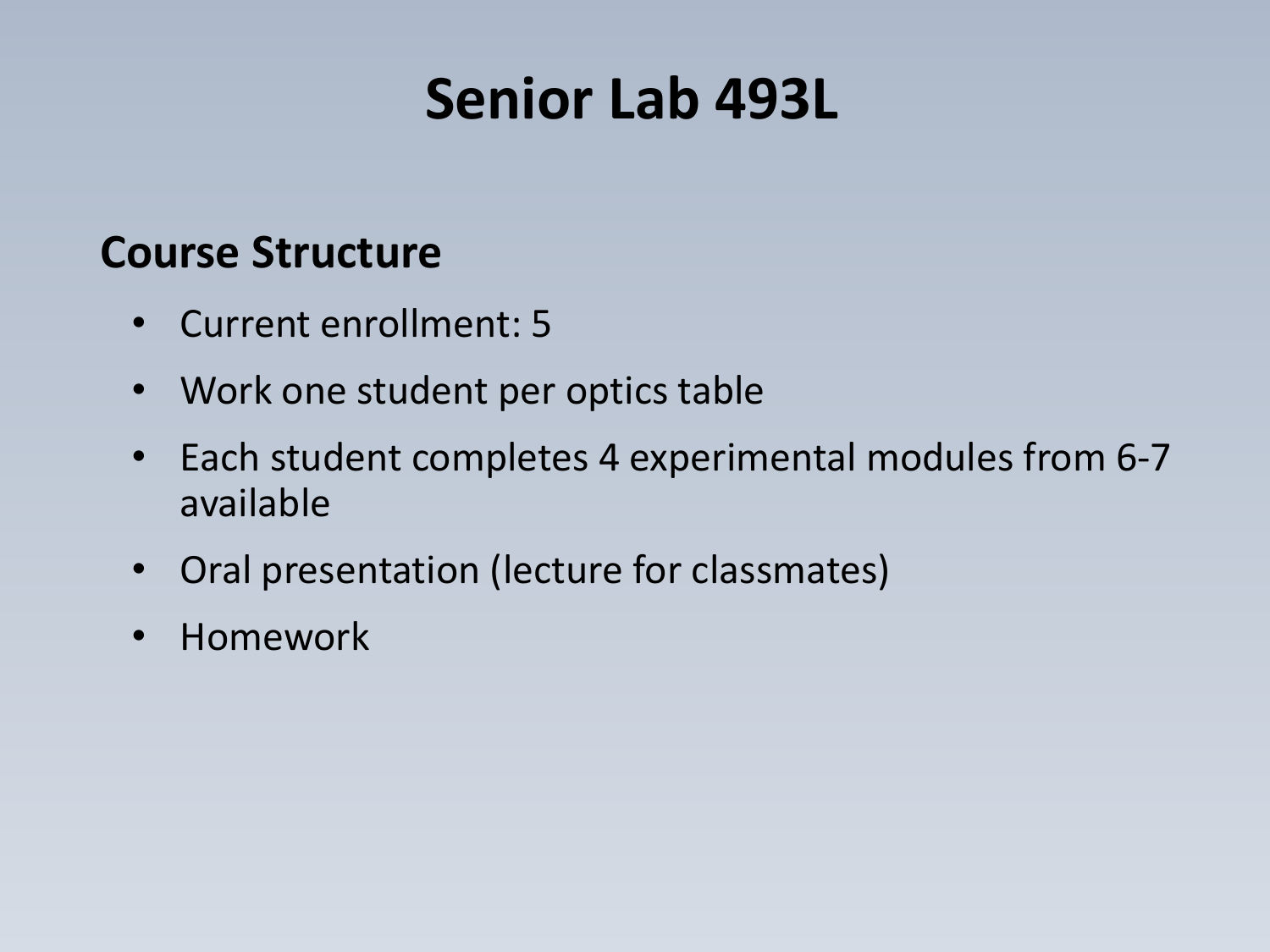### **Experimental modules**

- **4 modules required**
- **7 sessions per experiment**
- **Report due 1 week after**
- **Nuclear physics**
- **Wavemeter**
- **Single photon interference**
- **Laser velocimetry**
- **Lock-In Amplifier**
- **Saturated Absorption Spectroscopy**
- **Zeeman Spectroscopy\***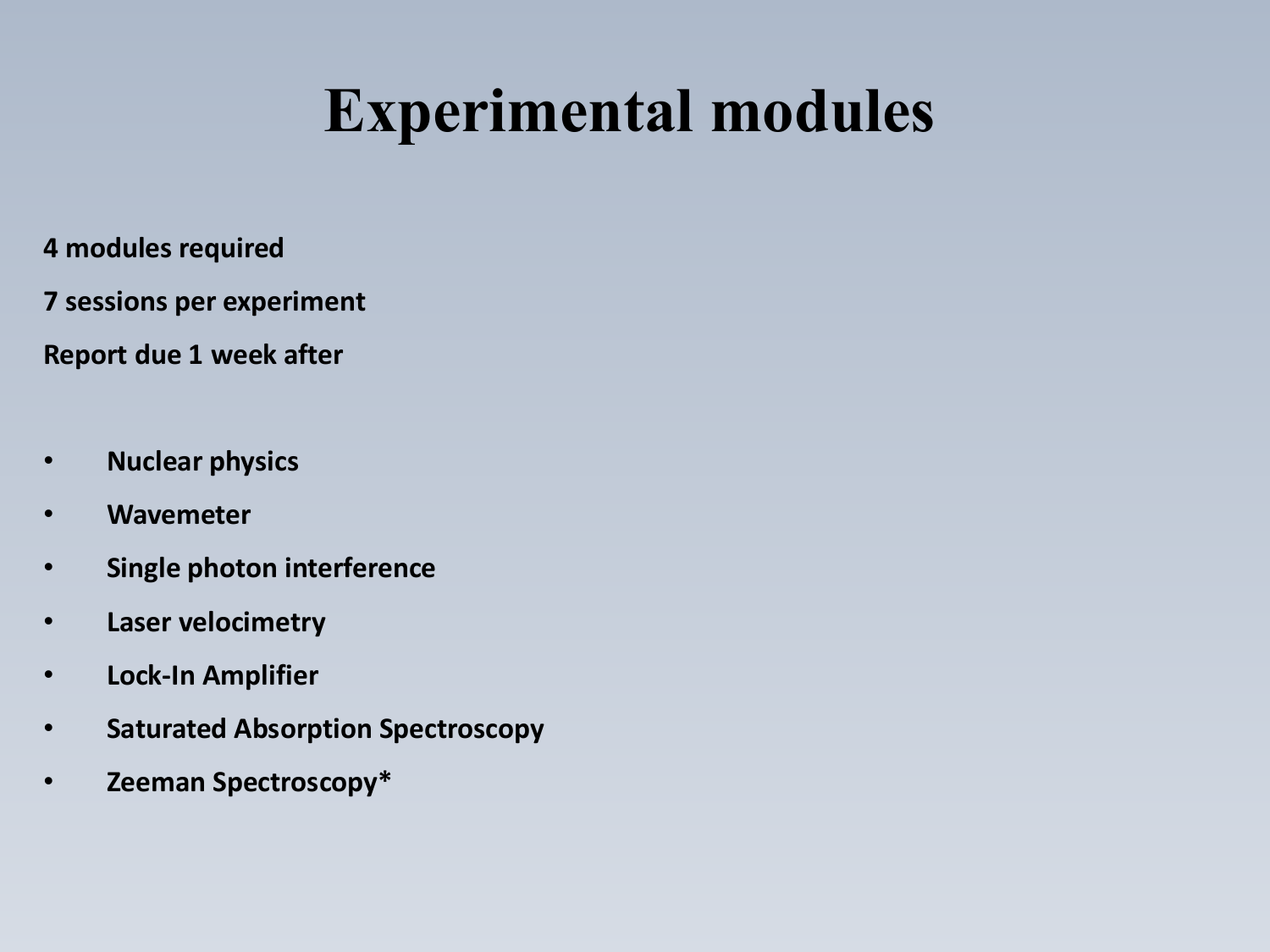## **Nuclear physics**

- **Spectroscopy of gamma rays from radioactive material**
- **Muon decay**

#### Gamma ray spectroscopy





#### Muon decay: Weak interactions



The muon a [constituent](https://www.merriam-webster.com/dictionary/constituent) of [cosmic-ray](https://www.britannica.com/science/cosmic-ray) [particle "showers". 1936 Carl D.](https://www.britannica.com/biography/Carl-David-Anderson)  A. and S. Neddermeyer.

$$
\mu^+ \to e^+ \nu_e \bar{\nu}_\mu
$$

$$
\mu^- \to e^- \bar{\nu}_e \nu_\mu
$$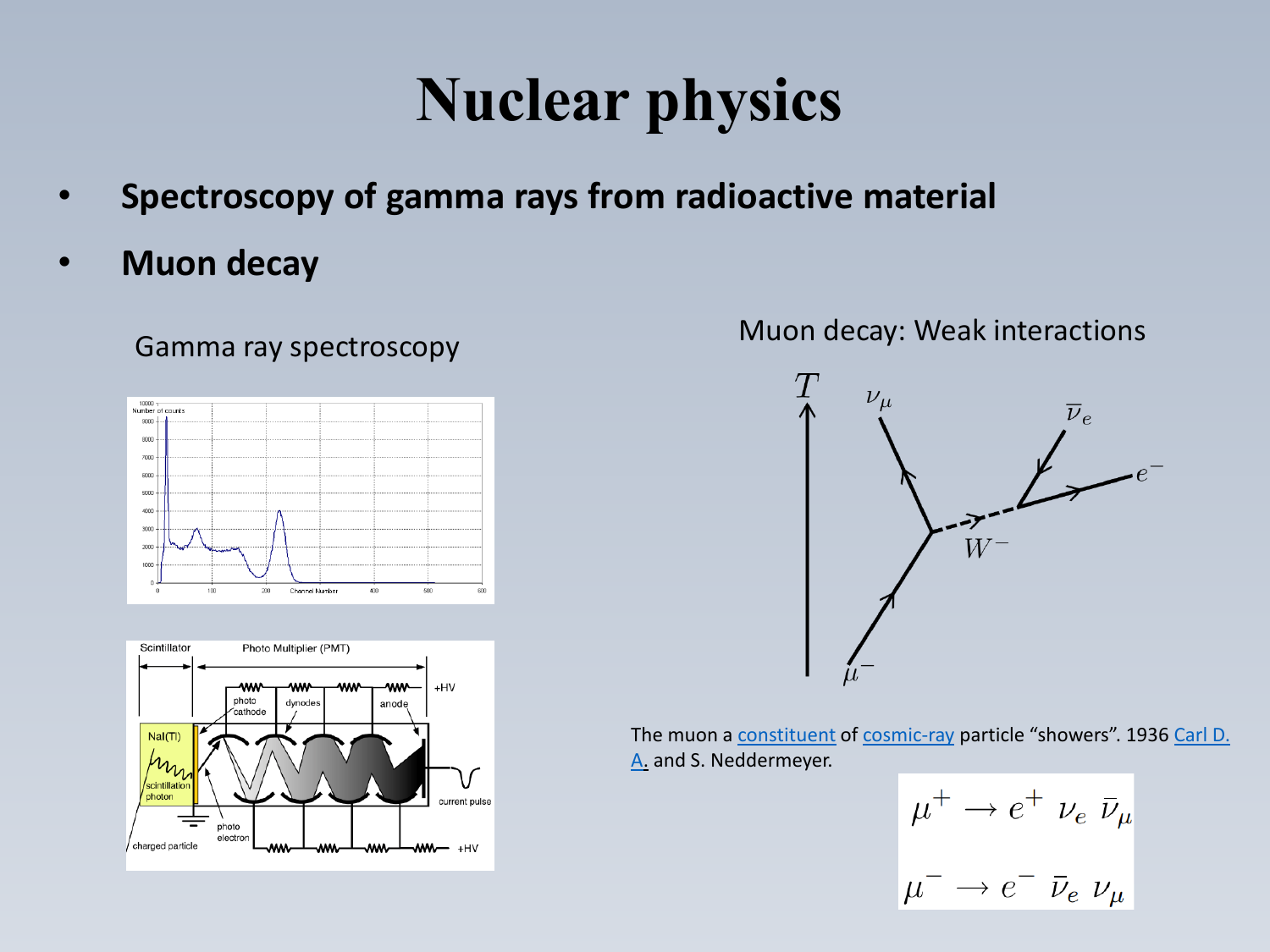#### **Wavemeter**

- **Using a known reference laser**
- **Measure the wavelength of a second laser using interference**

Beam alignment; interferometry; stability; calibration and nonlinear effects correction for frequency metrology

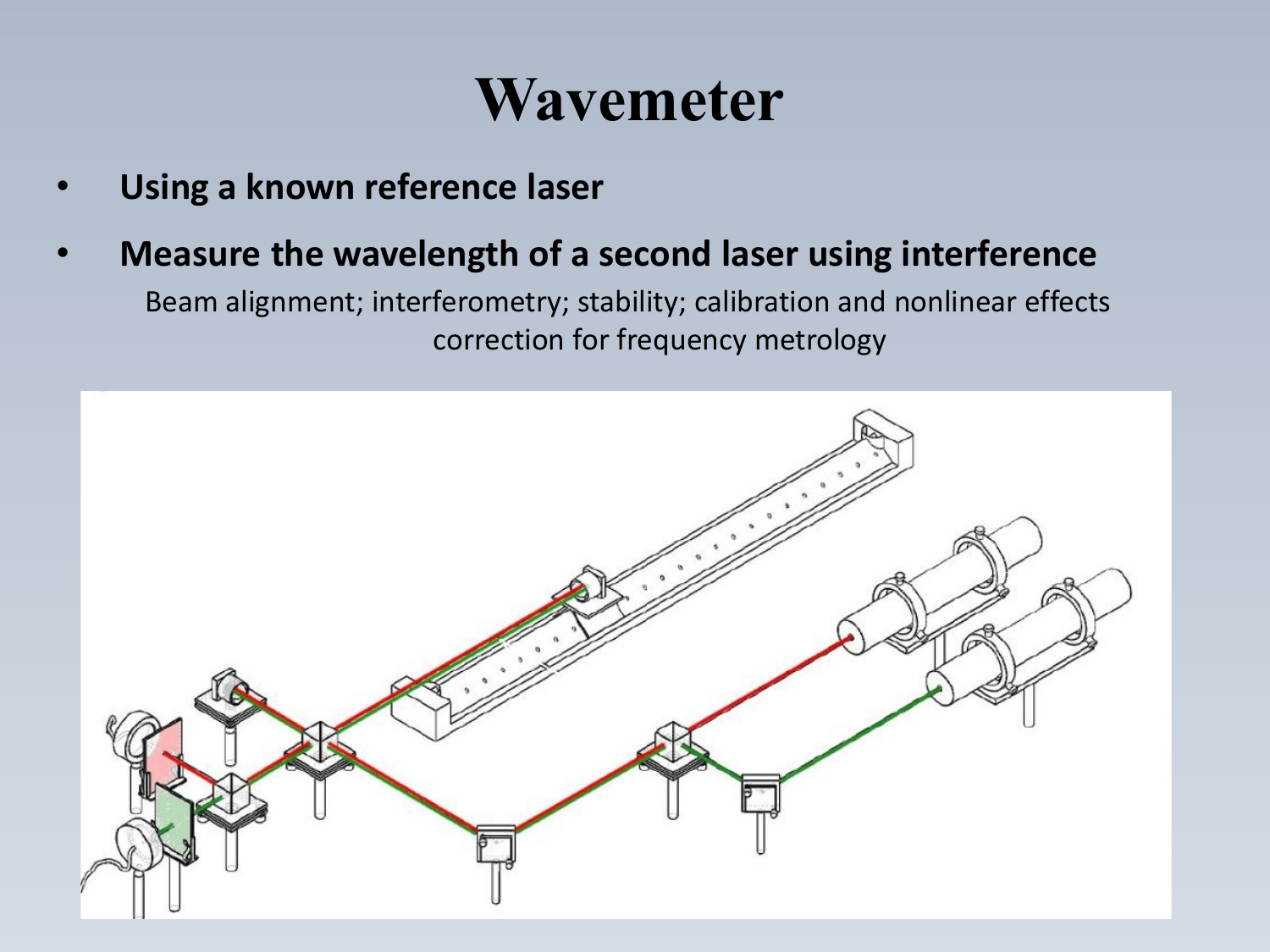# **Single photon interference**

#### **Concepts:**

- **Wave particle duality**
- **Photon flux**
- **Calibration**
- **Photon counting**
- **Diffraction of particles**



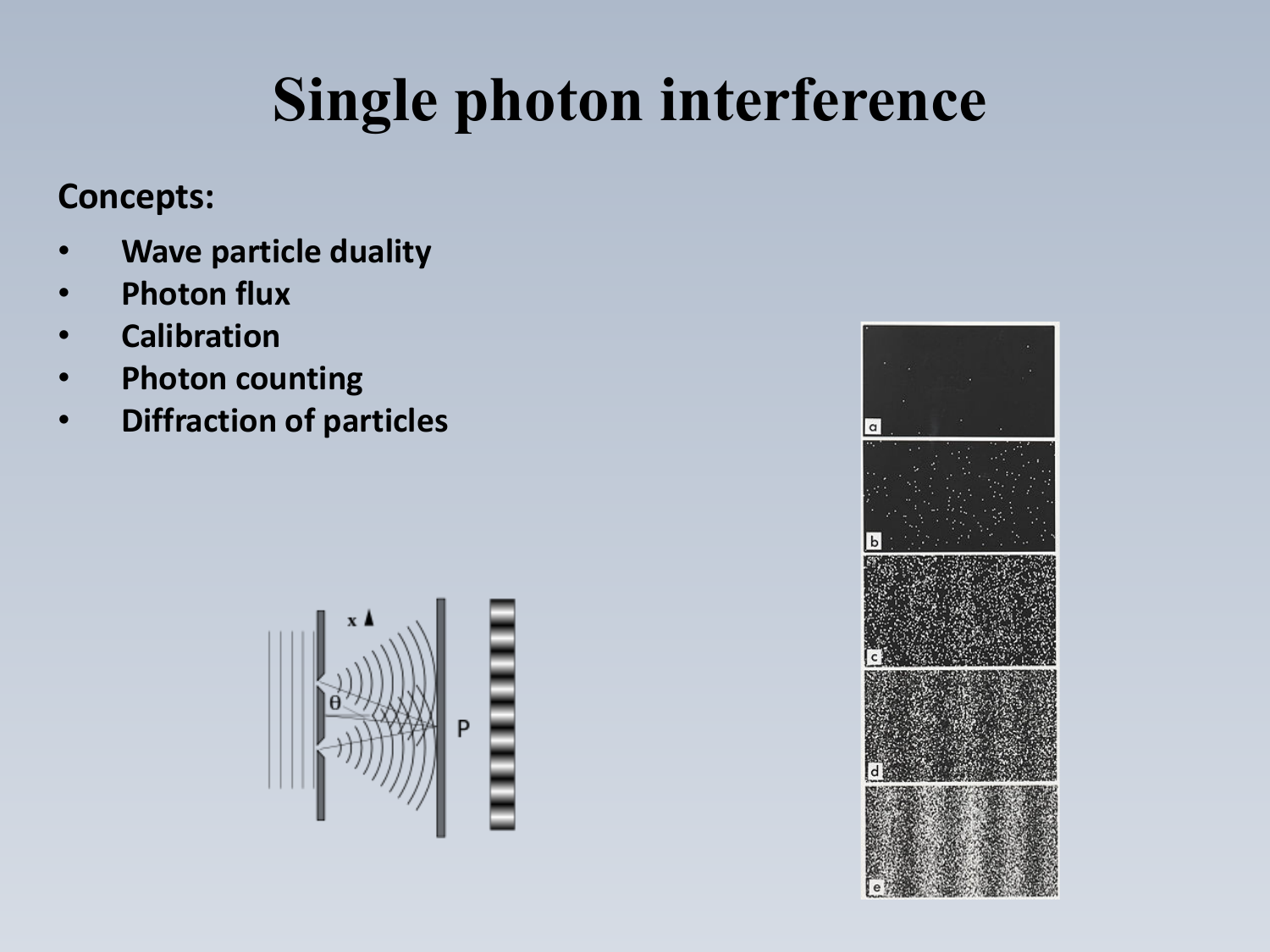### **Laser velocimetry**

• **Interference and light shifts**

#### **Concepts:**

- **Doppler shift**
- **Optical arrangement**
- **Interferometry**
- **Optical pathlength calculations**
- **Frequency mod. detection techniques**





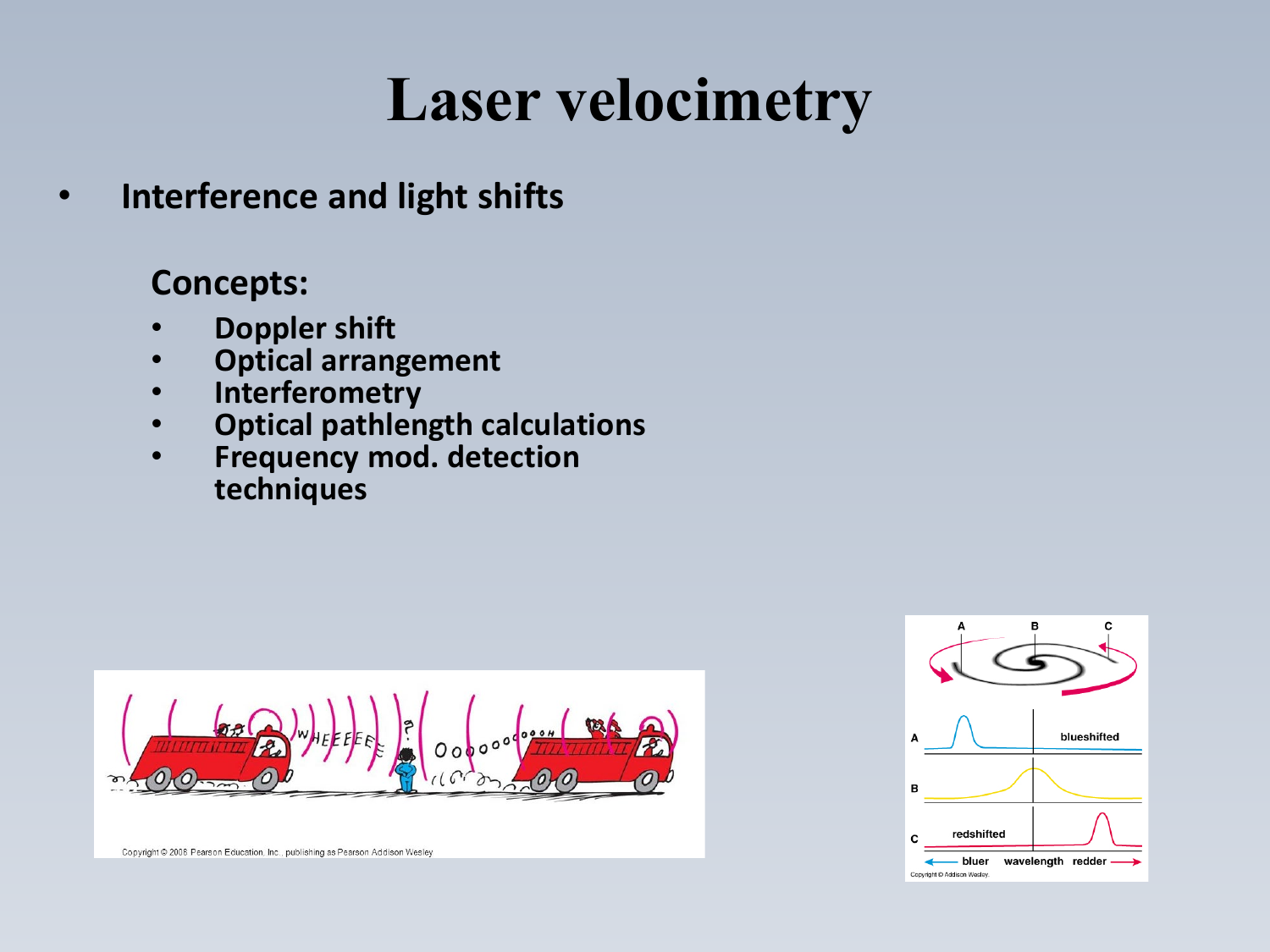### **Lock-in Amplifier**

- **Detection of ultra weak signals << background**
- **Develop experiment to implement locking detection**

Lock in amplification is a coherent detection technique that is very useful in experimental physics.



Observation of Nondegenerate Two-Photon Gain in GaAs. [PhysRevLett.117.073602](https://arxiv.org/ct?url=https://dx.doi.org/10.1103/PhysRevLett.117.073602&v=ef820e91)



#### ROBERT H. DICKE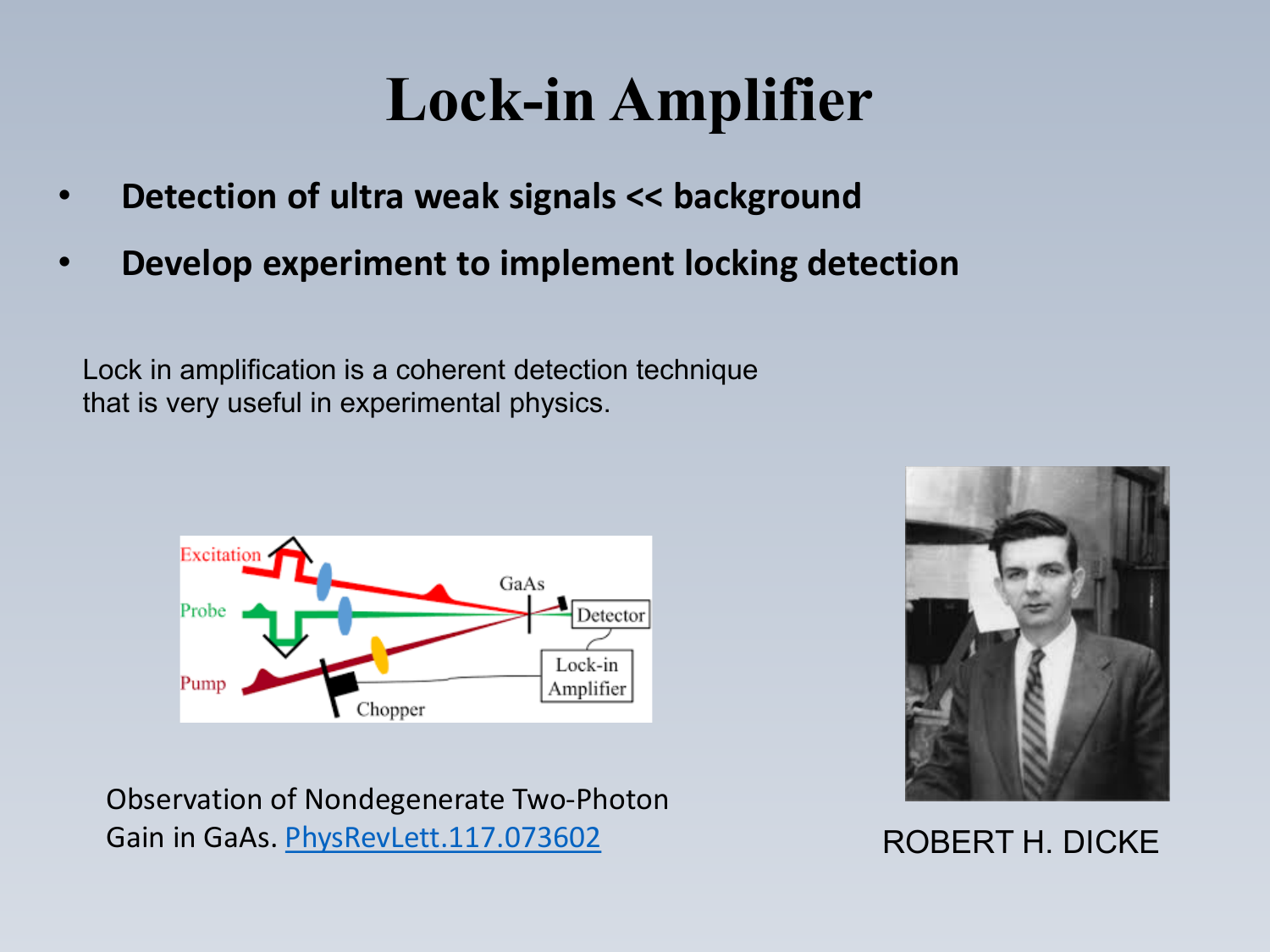# **Saturated Absorption Spectroscopy**

• **Sensitive laser absorption spectroscopy in Rb atoms**

**Concepts:**

- **External cavity diode laser**
- **Atomic quantization**
- **Sin-orbit coupling**
- **Hyperfine interactions in atoms**
- **Interferometry as a frequency reference**





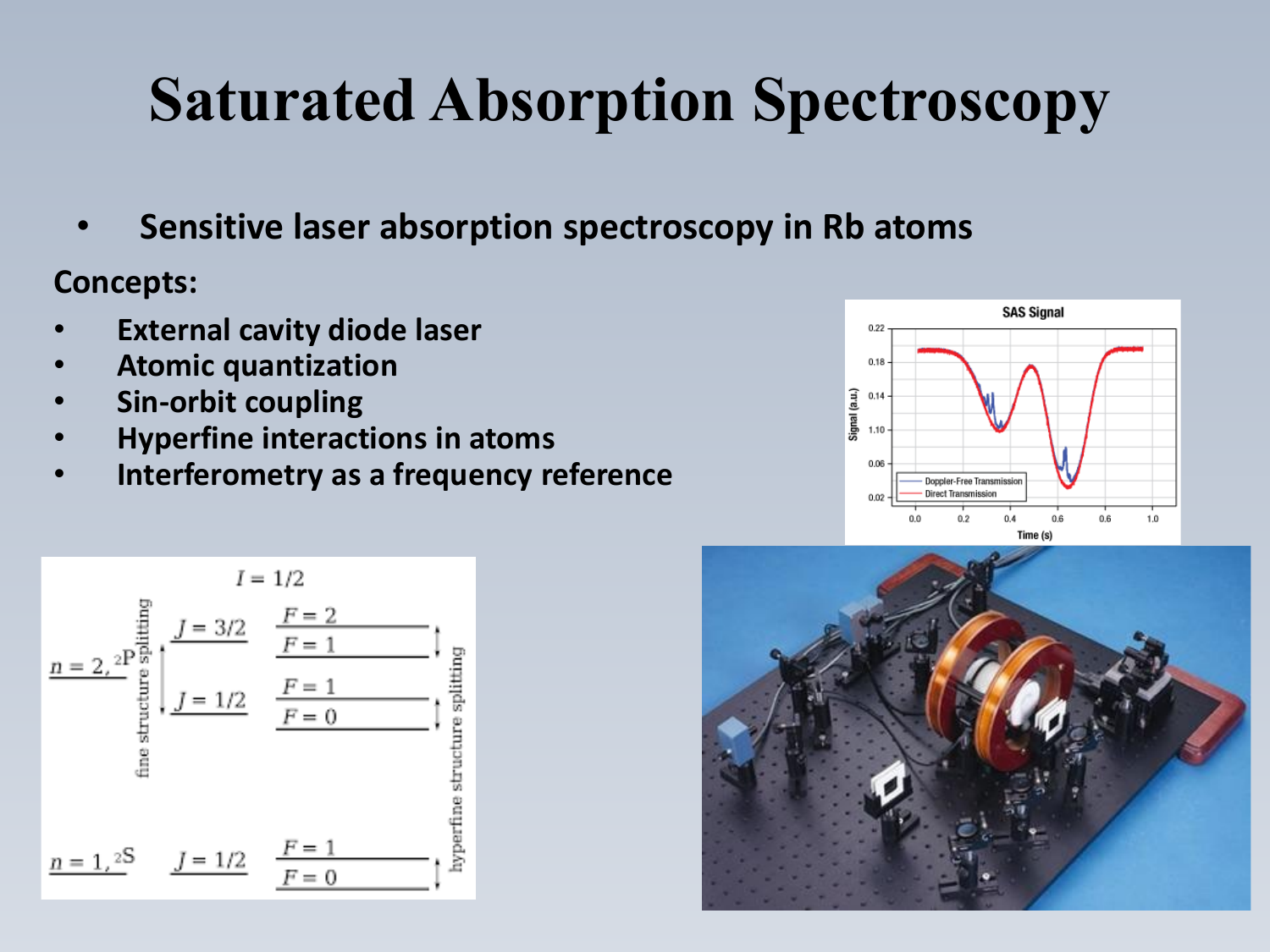### **Class Participation**

Lab notebooks will count towards participation.

Attendance will also count towards participation. Discuss any *expected* absences with me ASAP. (Including prospective graduate school visits.)

**However**, attendance with COVID symptoms, exposure to someone with COVID, or a positive COVID test is prohibited. Be cautious and upfront about possible infection, and I will find a way for you to catch up.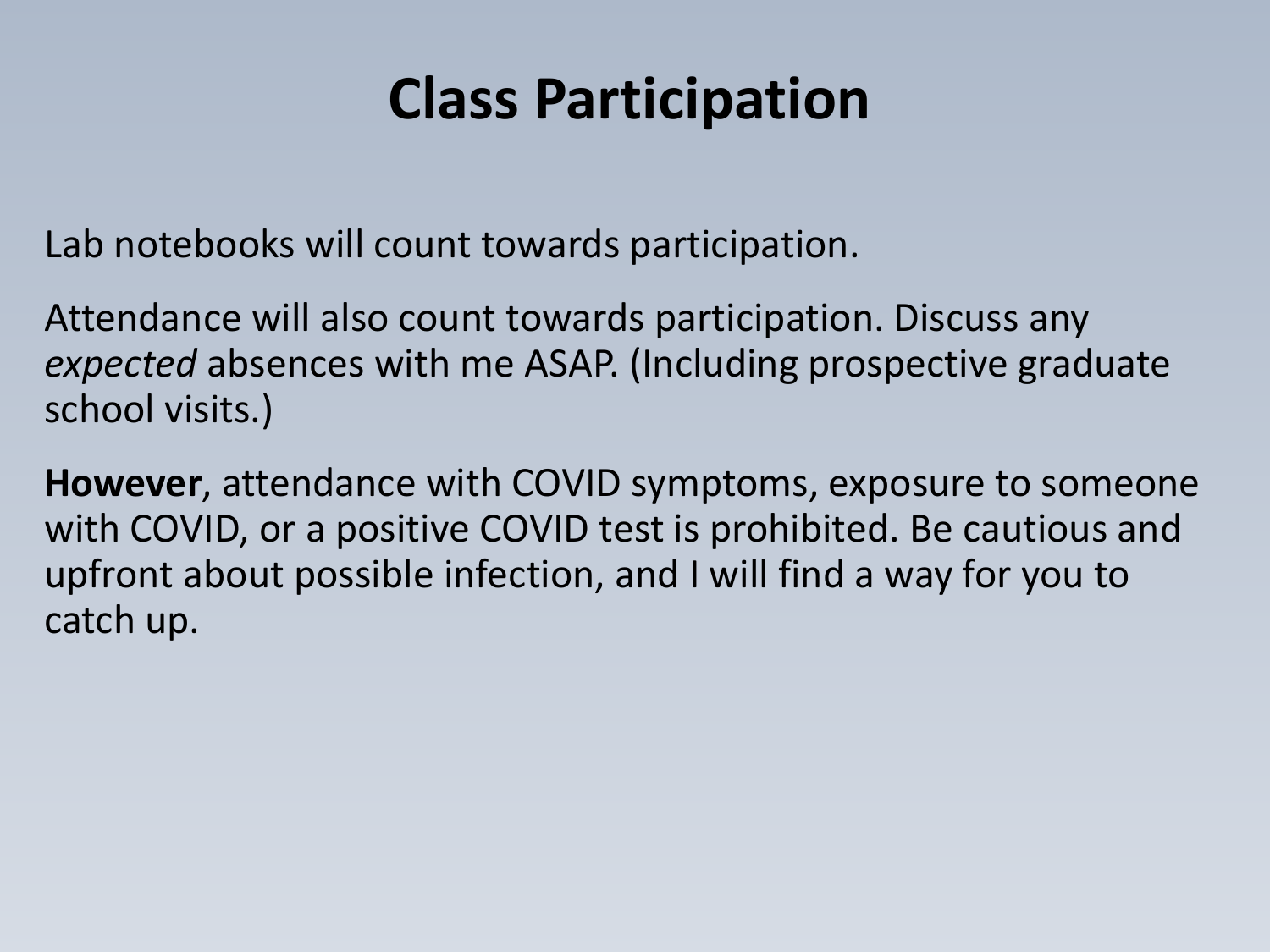### **Lab Notebook**

- **Each student maintains an Electronic Lab Notebook (google docs)**
- All students are expected to bring a laptop to each class. (See me with any problems.)
- At the beginning of every experiment, each student will begin a Google Doc to serve as lab notebook for that experiment and share it with **drakete@unm.edu** and **sorensonj@unm.edu**.
- The lab notebook should be detailed, clear, complete, and updated every class. You will be graded on the completeness and clarity of your notes- **using your lab notebook, a third party should be able to reproduce your work**.
- The instructors will look at your lab notebook each week to gauge your preparedness and progress; this will count towards your class participation grade.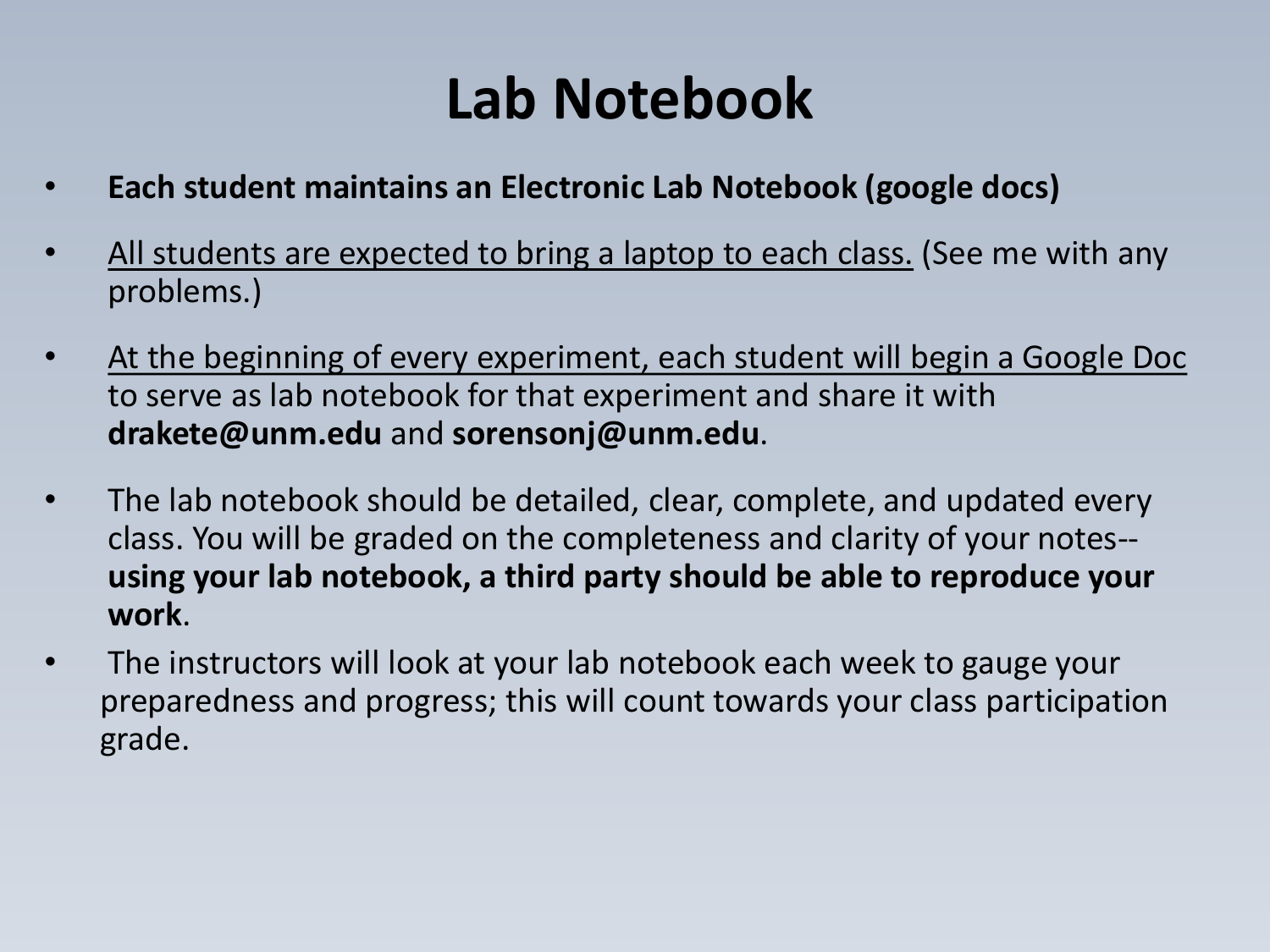### **Lab Notebook Format**

- At the beginning of every experiment, each student will begin a Google Doc to serve as lab notebook for that experiment and share it with **drakete@unm.edu** and **sorensonj@unm.edu**.
- Sections of a lab notebook, for each separate experiment:
	- Before starting a new experiment: **Experimental Plan**
	- **New entry for every day in lab**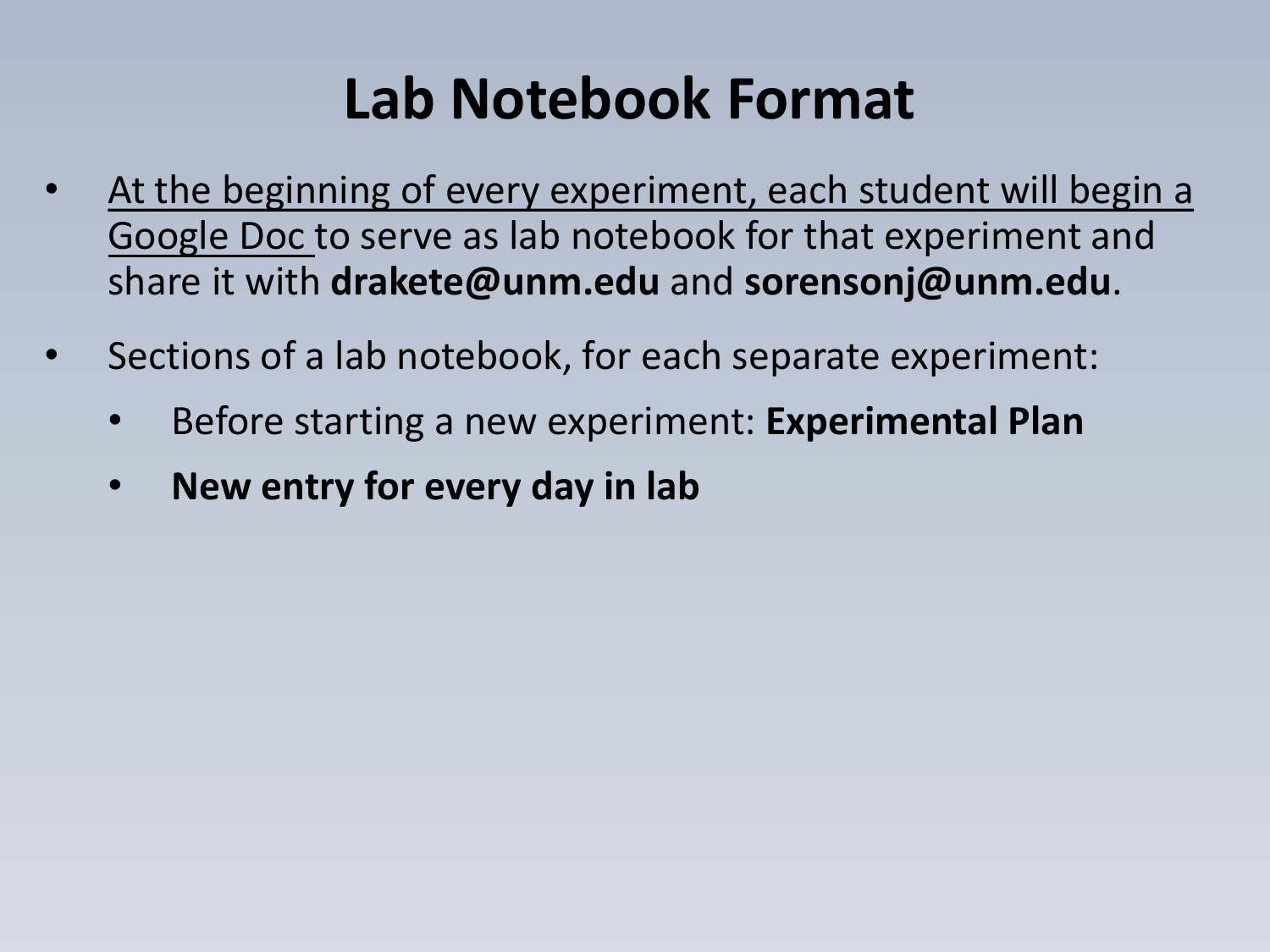### **Lab Notebook: Planning the experiment**

Prior to beginning a new experiment, you will have read all the way through the manual and decided:

- What tasks must be completed on which days to finish the experiment in the time allotted?
- What data will you be taking for your report (and when)?
- Do you have any questions about the experiment or the physics involved?
- What equipment will you need to start?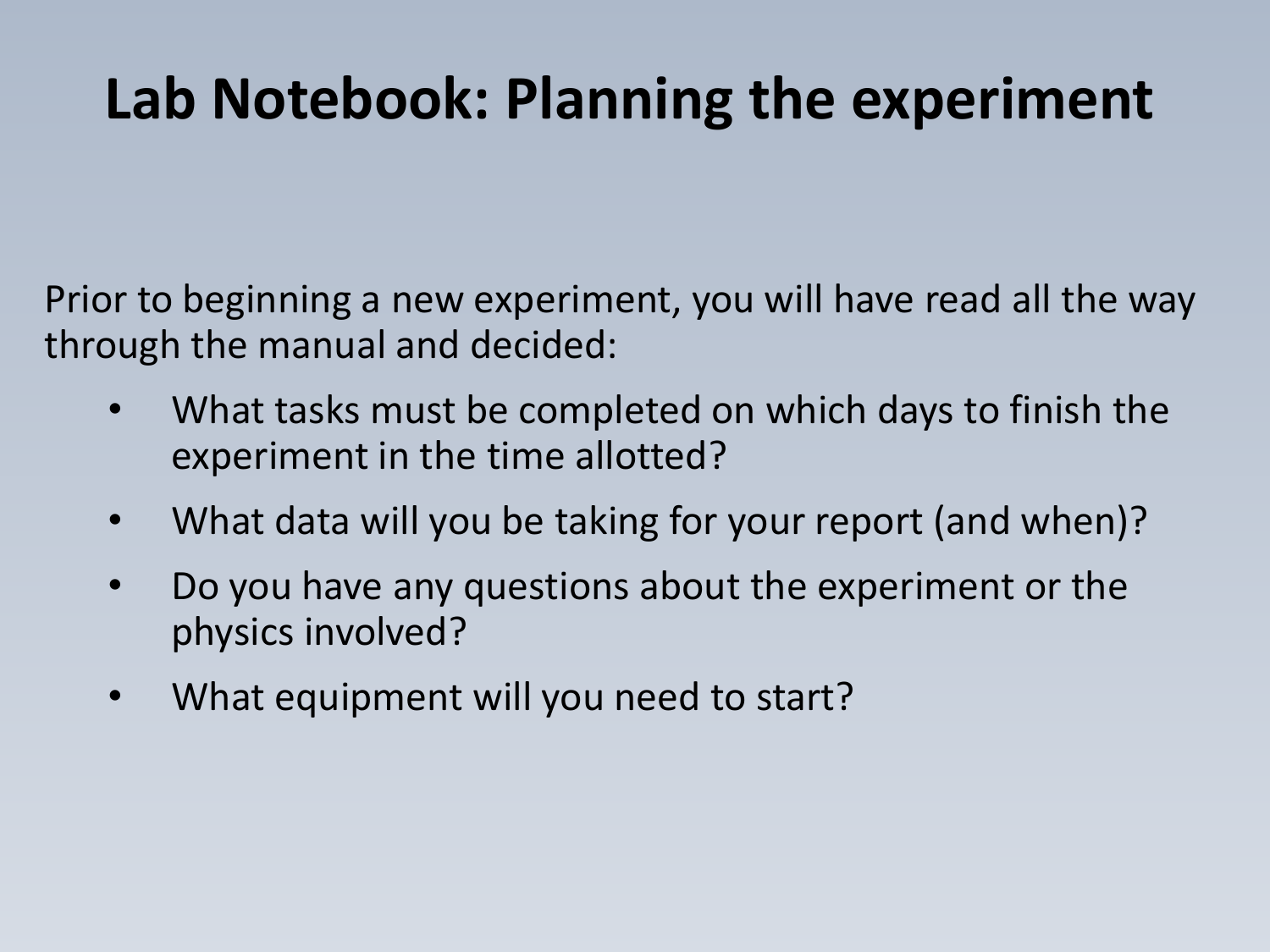## **Lab Notebook: Daily log**

- **Name, Date (for each new day)**
- **Objective:** Your goal(s) for the day
- **Plan**: How you will reach the day's objectives. Your plan of attack.
- **Expected results/hypothesis**: This is a clear if/then statement that defines the independent variables (your inputs, what you will do/change), the dependent variables (your outputs), and what you expect to learn.
- **Methods:** Plan out your work. Explain any procedures. What equipment do you need?
- **Results:** Your data (or a link) and results
	- This should include difficulties, how you solved them, and anything that went wrong, as well as what went right.
- **Analysis:** Beyond the data that you present above, this is how you interpret and understand the data. A plot that aggregates and compares your analyzed results is good.
- **Conclusions**: What you accomplished and what you learned.
- **Reflections and next steps:** What will you do next? Were there any interesting or unexpected things you came across? Are you concerned that you should go back and check the validity of some step? Do you see a potential problem on the horizon?

#### Use **figures, photos, drawings, detailed descriptions of setup**, etc.

Include important information such as **experimental parameters**, etc.

\*Remember: A lab notebook is a legal document recording your work and discoveries.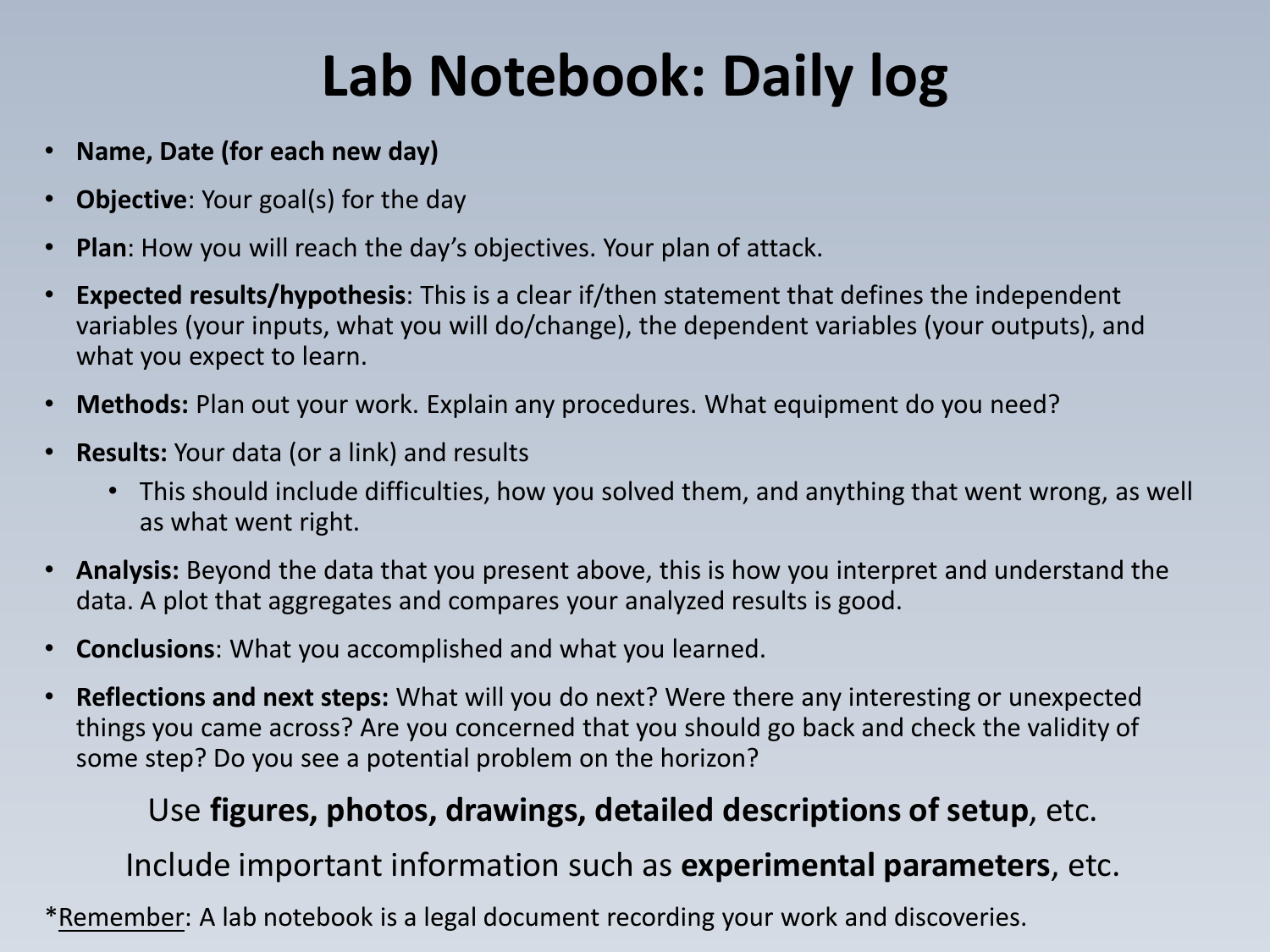### **Lab Reports**

Each student produces a separate formal report based on experiment. Should follow the style of a scientific journal (Typed, one or two columns)

#### • **Main sections (see guide in class website for specific details)**

- **Abstract**: concise description of methods and results.
- **Introduction**: motivation, background and summary of experiment
- **Methods**: description of experimental methods and calibrations
- **Data**: present the data, use plots or/and tables
- **Results and data analysis**: describe how the data analysis was done and present your results with errors
- **Discussion**
- **Conclusion**
- **References**
- **Appendix if necessary**



- **Purpose**
	- Gain familiarity with formal writing style of scientific journals

 $\rightarrow$  Document with guidelines available on class website. (also in a future lecture)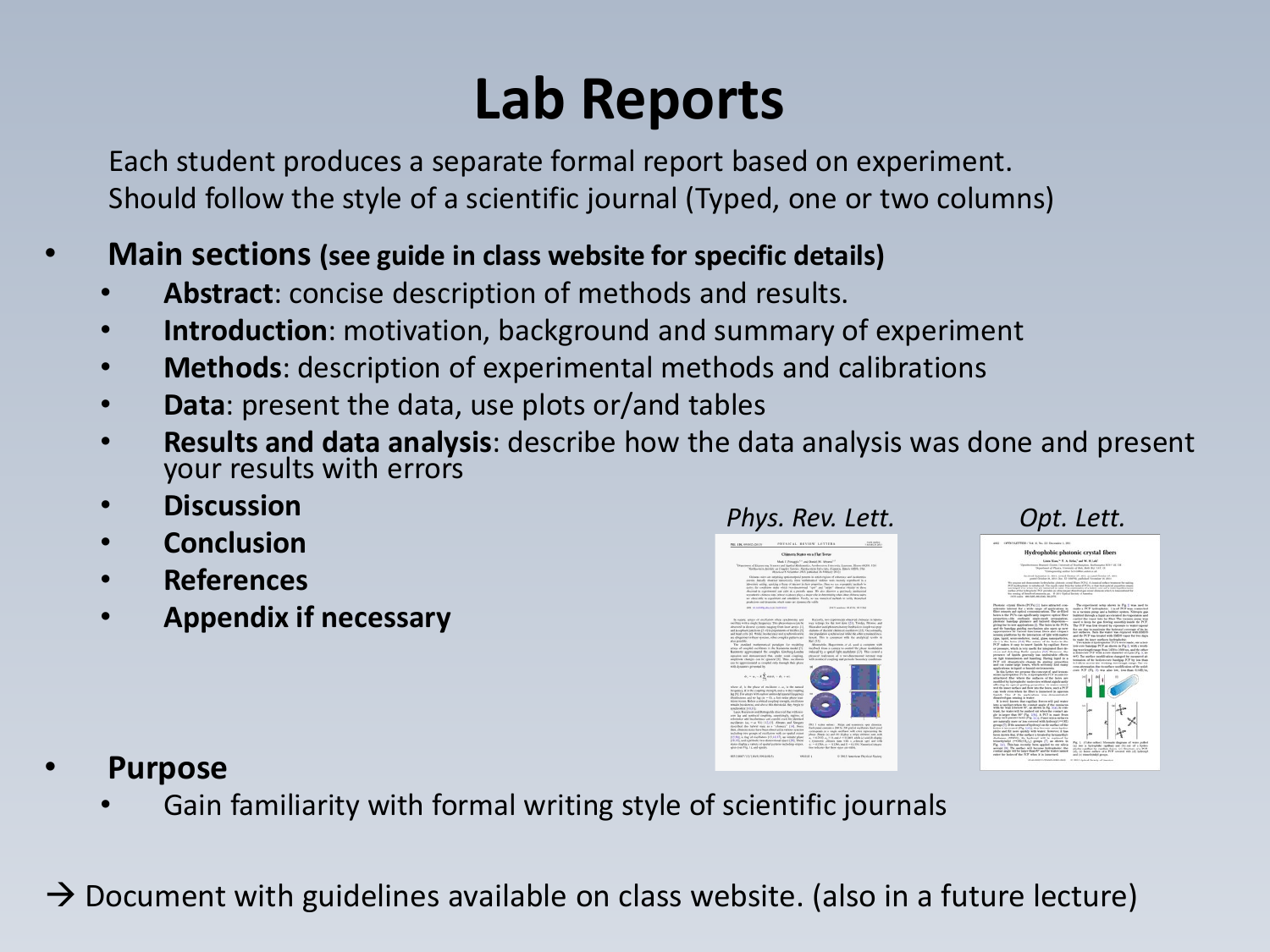### **Oral Presentation**

Prepare and present a **30-50 minute lesson** based on an important concept and/or technique used in this class.

#### **Purpose**

- Strengthen your understanding of an important concept
- Strengthen your communication and presentation skills
- Think how to present a laboratory technique/science to a broad audience

Topics will be chosen by me.

Topics will relate directly to Senior Lab experiments. You may choose to use your data/results in your lecture, but this is not required.

A practice lecture with me during a Monday lecture slot is required.

In addition to the lecture, you will prepare a short homework assignment for your classmates based on your lecture. (due 1 week before lecture)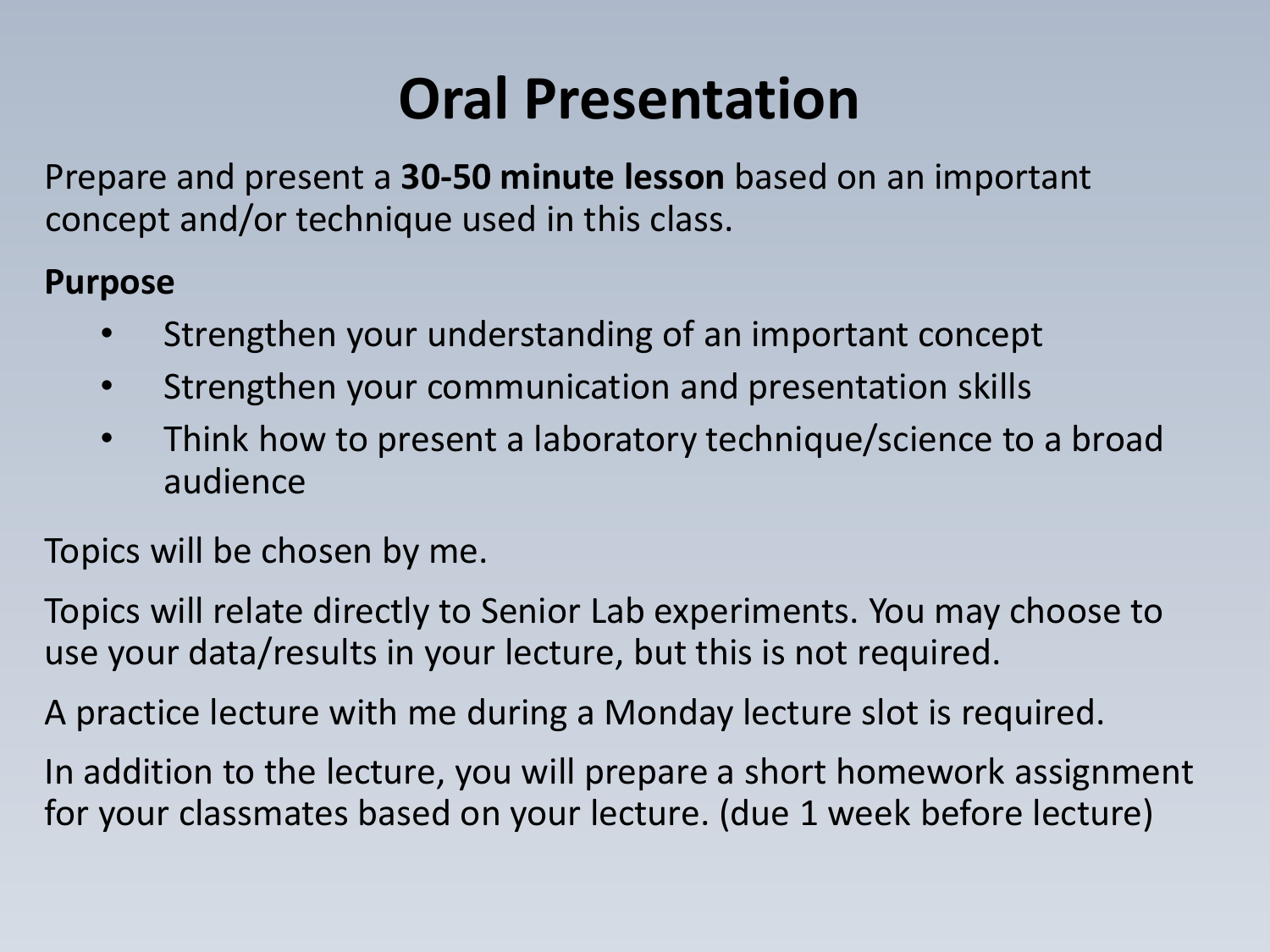### **Homework**

- **Some lectures will come with homework (error analysis, for example).**
	- Due 1 week after lecture.
	- These are short assessments to gauge understanding of material.
	- You will also be responsible for writing one homework assignment for your classmates.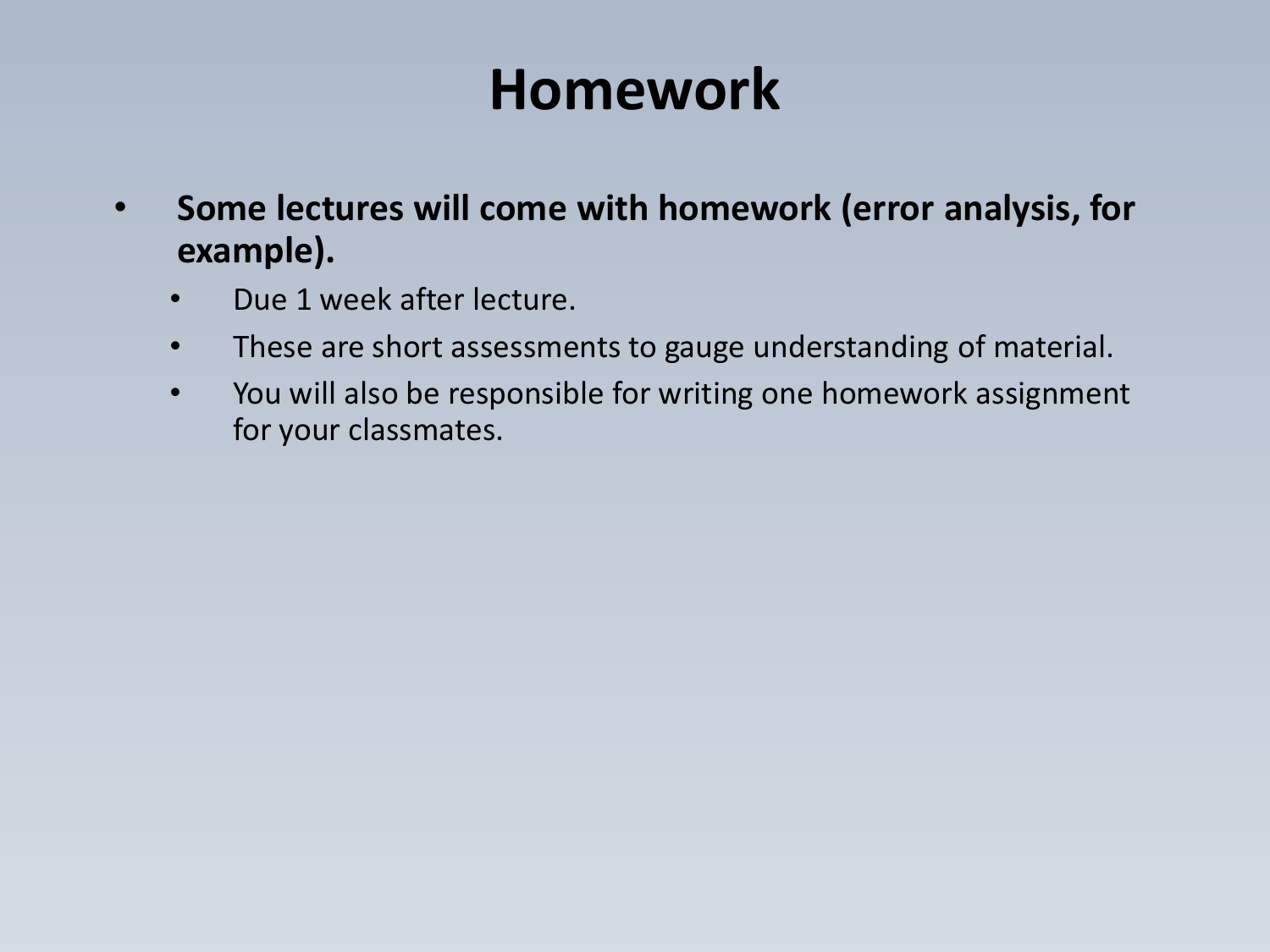# **Grading**

#### **Schedule (subject to revision)**

| Date           | Description        |
|----------------|--------------------|
| 02/21 (M)      | 1st Lab Report due |
| 03/23 (W)      | 2nd Lab Report due |
| $ 04/18 \,(M)$ | 3rd Lab Report due |
| 05/11 (W)      | 4th Lab Report due |

| <b>Class Participation + Lab Notebook</b> | 15%  |
|-------------------------------------------|------|
| 4 Formal Reports (15% each)               | 60%  |
| Homework                                  | 10%  |
| Presentation                              | 15%  |
| <b>Total</b>                              | 100% |

*Late work policy: Late reports will be marked down one full letter grade for each class that passes after report is due.*

*In some cases, it may be possible to resubmit a report with revisions for more credit.*

**Please check course website for updates (on physics.unm.edu)**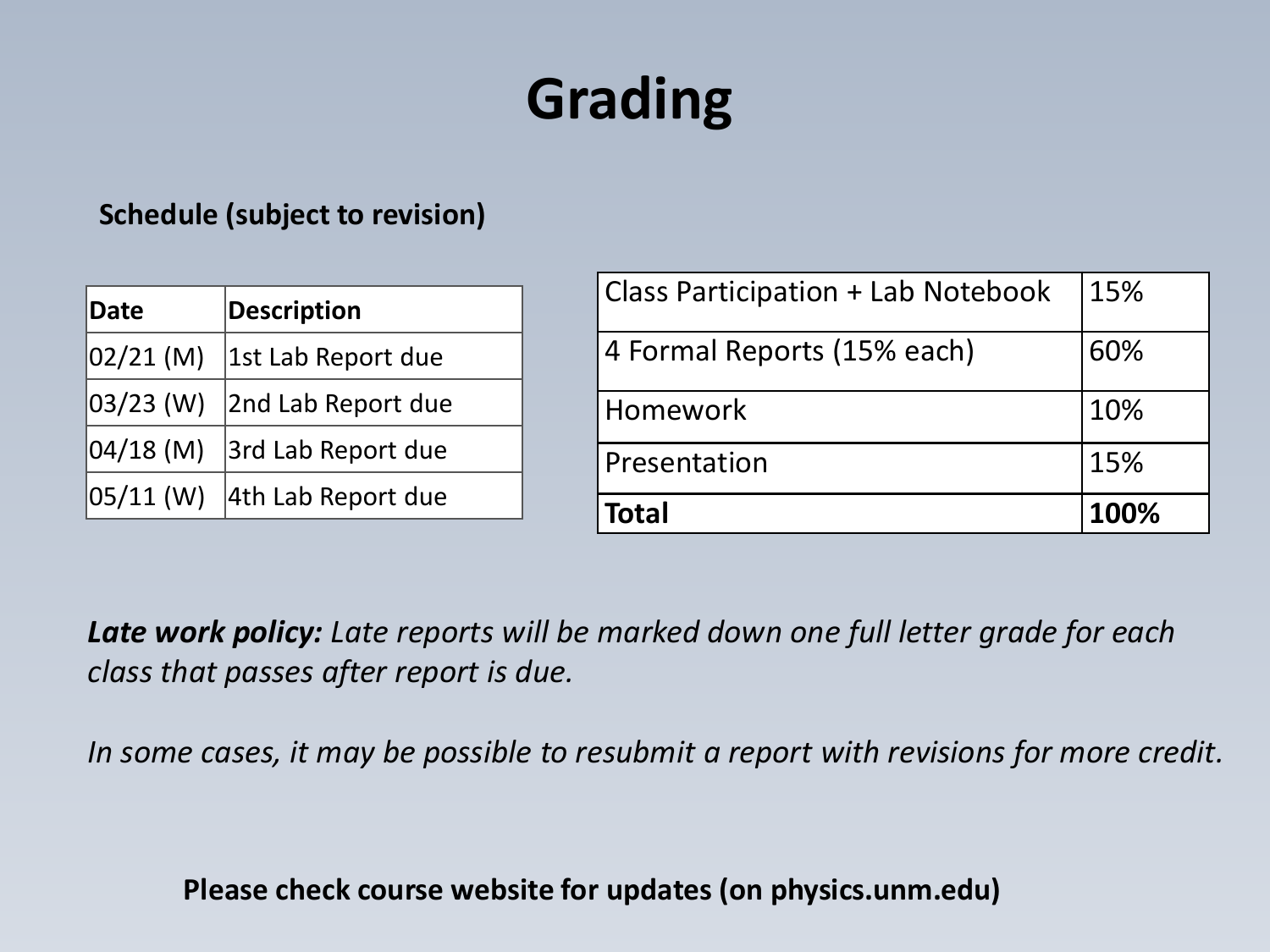### **Lab Safety, General**

- **Footwear**.- Closed-toed shoes with a low, covered heal.
- **Electrical**.- Some experiments use HV supplies. Look for damaged cables or faulty connections.
- **No food or drinks**.- Do not eat or drink in the laboratory. Any spill can cause irreversible damage to equipment and can cause an accident when working with or near HV equipment.\*
- **Broken or nonworking equipment**.- Report any nonfunctioning equipment to the lab instructor or the TA.
- **Secure room**.- Close the door behind you when you leave or you go out of the laboratory for a short period of time.

\* I encourage you to bring bottled water and keep it in the provided cubbies. Snacks and water can be taken outside to eat.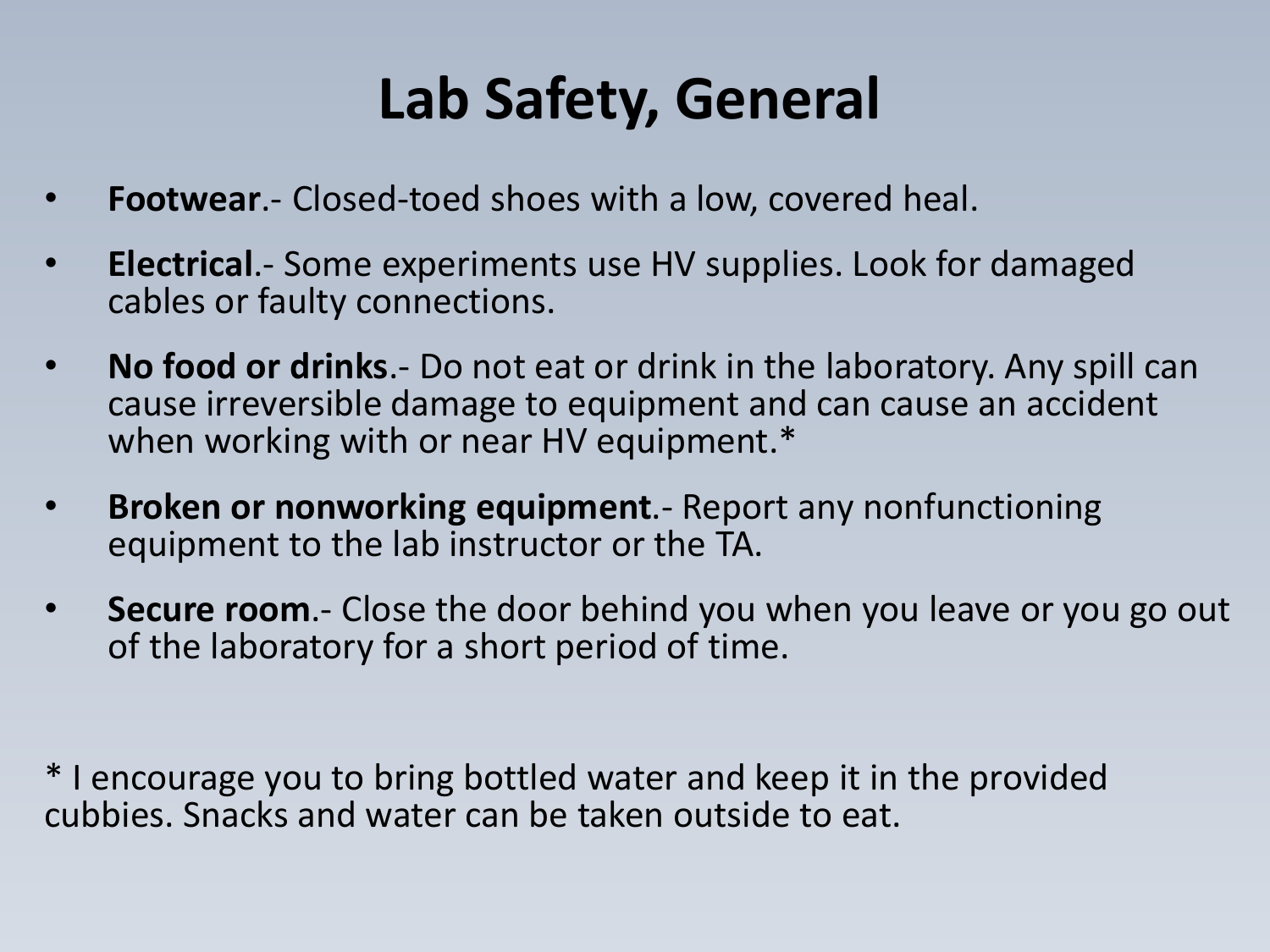### **Lab Safety, general continued**

- **Broken glass**.- Do not deposit chipped or broken glass in normal trash containers. Use a glass bin.
- **No loose ends**.- Tie your shoelaces and long hair must be tied back.
- **House keeping**.- Clean up and make sure everything is safe before you leave. Keep your work area in order. Do not block passages or exits with cables or equipment.
- **Report any accident or concern to the instructor or TA.**
- **Before doing an experiment**.- Talk to the instructor or TA about the safety concerns of each experiment and any special instructions for working with sensitive equipment.
- **Use caution when handling radioactive material**. In most cases, only instructor or TA will handle.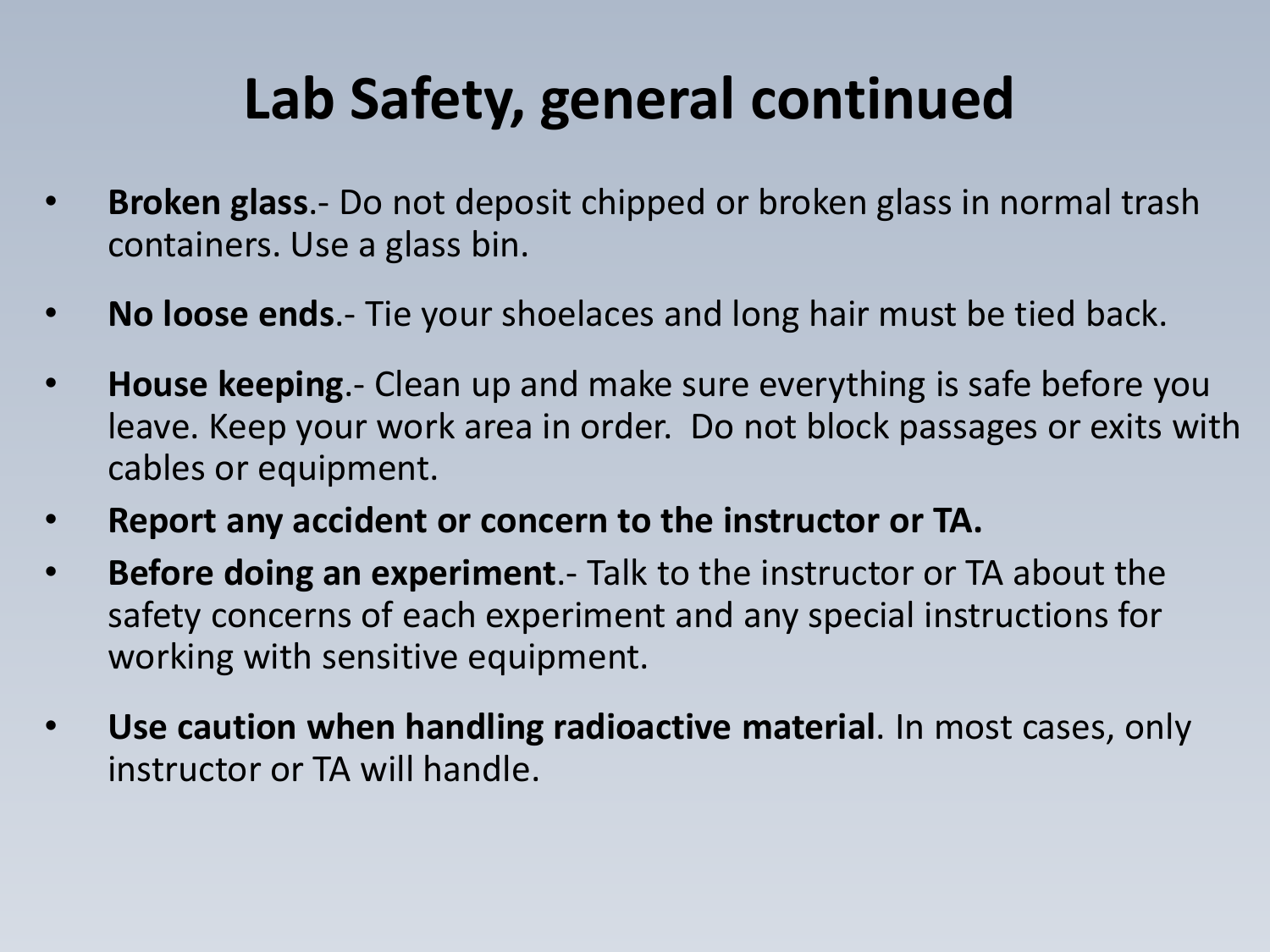### **Laser Safety**

- **Training:** Complete laser safety training module on [https://learningcentral.unm.edu/,](https://learningcentral.unm.edu/) "Laser Safety Training, UNM PandA", and send me evidence of completion.
- **Read laser specifications.**
- **Use laser-safety glasses.** (Provided with each laser experiment—get help to find some if not. Goggles will be disinfected before and after each class and will be available at the front of the room.)
- **Practice care, communication, and common sense:** 
	- Most laser accidents occur during alignment, and many NOT to those aligning.
	- When laser is on, curtains are closed. (Otherwise, communicate to the room, distribute eyewear, and hang notes on doors.)
	- Remove jewelry and watches on hands, hanging necklaces, and anything else potentially reflective. Keep cell phones off lab tables and away from beam paths.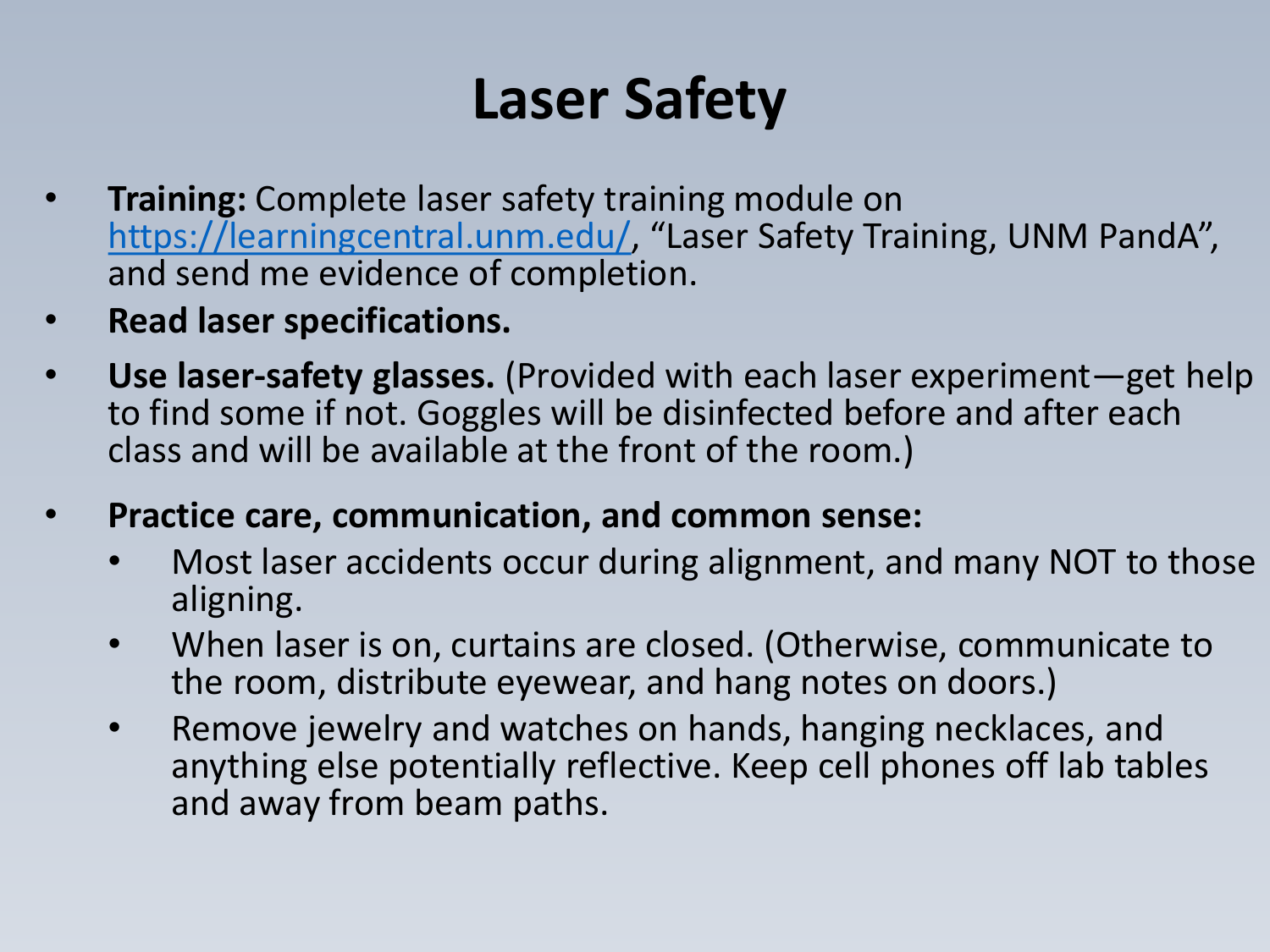## **Lab Safety, pandemic edition**

- **You must wear a mask at all times, and it must be worn properly. UNM is requiring medical/health grade masks in lieu of cloth. Disposable 3-ply masks are provided.**
- **Maintain a distance of 6 feet from others. (Exceptions: curtains as barriers.)**
- **Put on nitrile gloves if touching communal equipment/looking for optics.**
- **Wash or sanitize your hands regularly and if you touch your face.**

**Attendance with COVID symptoms, after significant exposure to someone with COVID, or after a positive COVID test is prohibited.**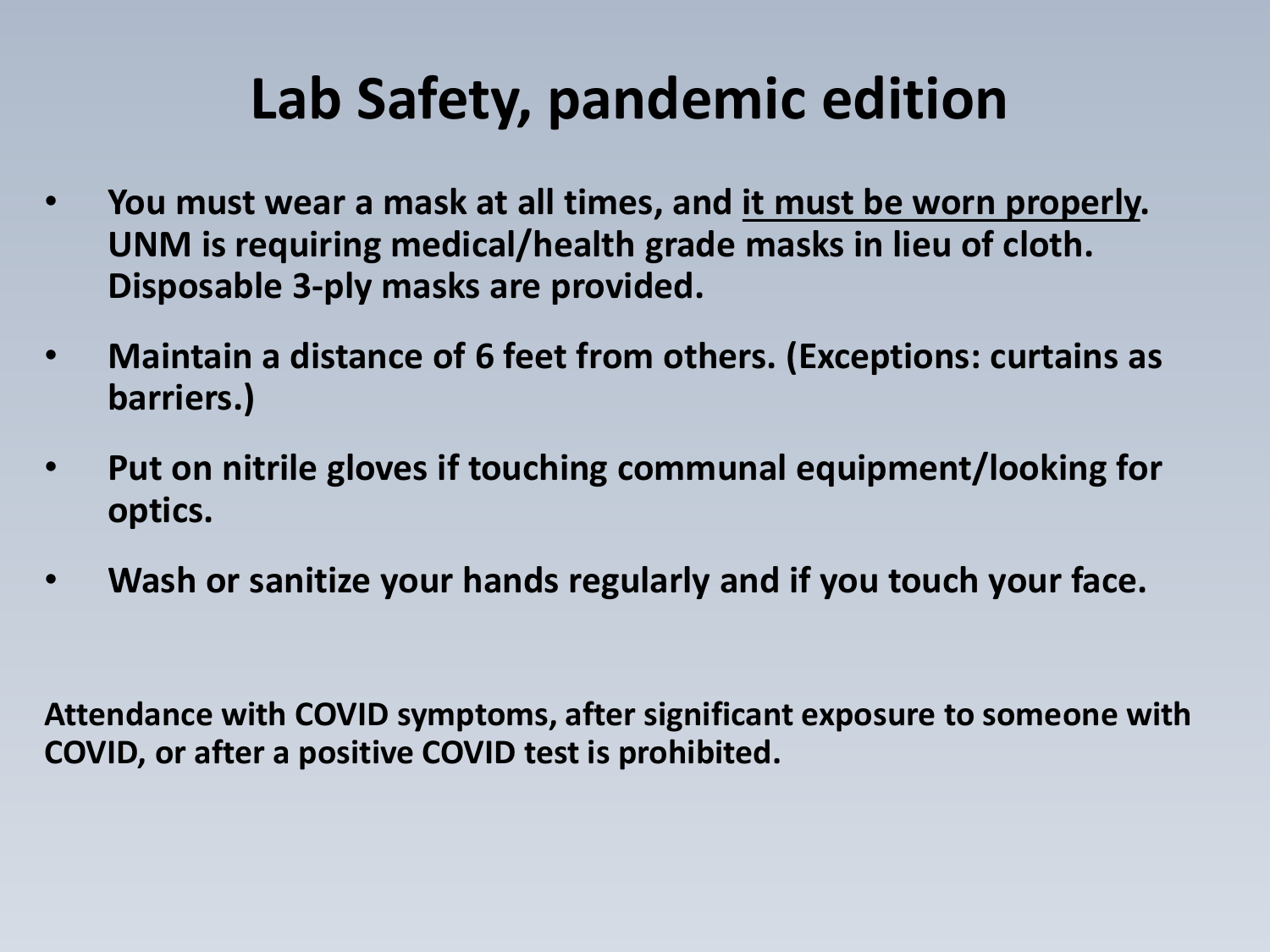## **What if I get sick?**

**This guidance keeps changing, but here is the current requirements:**

**If you test positive for COVID:**

- **1. Self-report your positive diagnosis to UNM online.**
- **2. Email me. Let me know when/if you started feeling symptomatic and any details that can help us plan for how long you'll be out.**
- **3. I will work with the department to disinfect the lab and may notify the class if necessary. Your identity will be concealed.**

**If you have COVID symptoms or significant exposure to someone with COVID:**

- **1. Do not come to class.**
- **2. Call SHAC at 505-277-3136. Get tested.**
- **3. Email me to work out a plan to make up for not coming to class.**